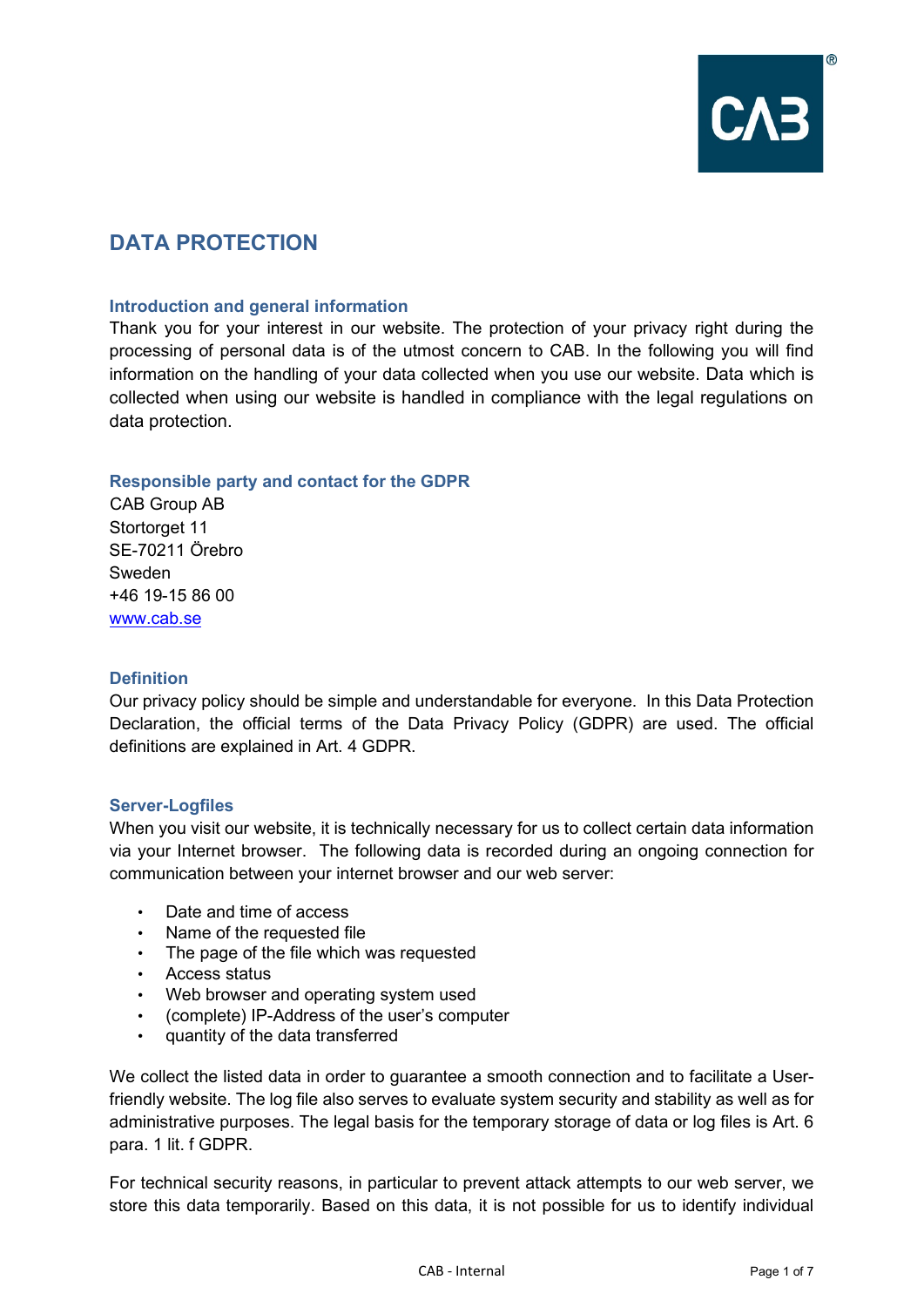

Users. Within 6 months, the data is anonymised by shortening the IP address at a domain level, so that it is no longer possible to establish a reference to the individual User.

# **Cookies**

Our website uses so-called "cookies". Cookies are small text files that are stored on your end device either temporarily for the duration of a session (session cookies) or permanently (permanent cookies). Session cookies are automatically deleted at the end of your visit. Permanent cookies remain stored on your terminal device until you delete them yourself or until your web browser automatically deletes them.

Cookies have various functions. Many cookies are technically necessary, because without them certain website functions would not work (e.g. the shopping basket function or language settings). Other cookies are used to evaluate user behaviour or display adverts.

Cookies that are technically necessary are stored in compliance with Art. 6 para. 1 lit. f GDPR. We have a legitimate interest in the storage of cookies for a technically error-free and optimized provision of our services. Other cookies are only stored with your consent in compliance with Art. 6 para. 1 lit. a GDPR. This consent can be revoked at any time for the future. The legal basis may also result from Art. 6 para. 1 lit. b GDPR if the processing is necessary for the performance of a contract to which the data subject is a party or for the implementation of pre-contractual measures taken at the request of the data subject.

If cookies are used for analysis purposes, we will inform you separately about this within the framework of this data protection declaration and obtain your consent.

You can set your browser to

- to informed about the setting of cookies,
- only allow cookies in individual cases,
- exclude the acceptance of cookies for certain cases or generally,
- activate the automatic deletion of cookies when the browser is closed

The cookie settings can be managed for the respective browsers under the following links:

- **[Google Chrome](http://support.google.com/chrome/bin/answer.py?hl=de&hlrm=en&answer=95647)**
- **[Mozilla Firefox](https://support.mozilla.org/de/kb/cookies-erlauben-und-ablehnen)**
- [Edge \(Microsoft\)](http://windows.microsoft.com/de-DE/windows-vista/Block-or-allow-cookies)
- **[Safari](https://support.apple.com/de-de/guide/safari/sfri11471/mac)**
- **Opera**

You can also individually manage the cookies of many companies and functions that are used for advertising. To do this, use the appropriate user tools available at <https://www.aboutads.info/choices/> or<http://www.youronlinechoices.com/uk/your-ad-choices>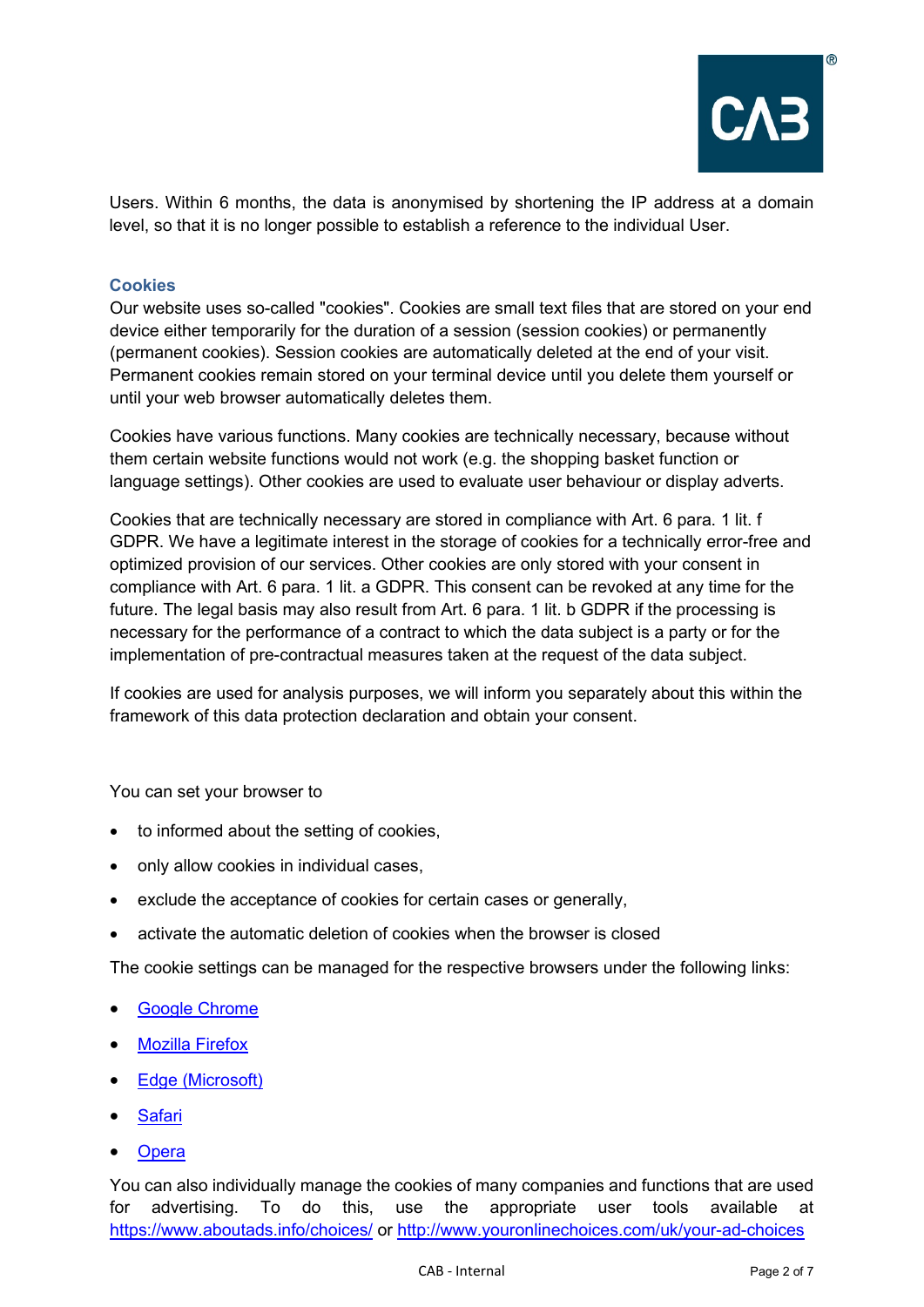

Most browsers also offer a "Do-Not-Track feature". If this feature is activated, the advertising networks browser will tell the websites and applications, that you do not wish to be tracked for advertisements and for anything similar.

Information and instructions on how to implement this feature, see the following links, relevant to your browser provider:

- [Google Chrome](https://support.google.com/chrome/answer/2790761?co=GENIE.Platform%3DDesktop&hl=de)
- **Mozilla Firefox**
- [Edge \(Microsoft\)](https://support.microsoft.com/de-de/help/17288/windows-internet-explorer-11-use-do-not-track)
- **[Safari](https://support.apple.com/de-de/guide/safari/sfri40732/13.0/mac/10.15)**
- **[Opera](http://help.opera.com/Windows/12.10/de/notrack.html)**

In addition, you can prevent the loading of scripts by default. "NoScript" allows you to run JavaScript, Java and other plug-ins only at trusted domains of your choice. For information and instructions on how to implement this feature, contact your browser provider (e.g. for Mozilla Firefox at: [https:/](https://addons.mozilla.org/de/firefox/addon/noscript/)/addons.mozilla.org/de/firefox/addon/noscript/).

Please note that the functionality of our website may be limited when disabling cookies.

## **Contact form and contact via E-Mail**

If you send us enquiries via contact form or e-mail, your details from the enquiry form or your e-mail, including the first and last names you indicated there, will be stored by us for the purpose of processing the enquiry and in the event of follow-up questions. Your email address is a compulsory requirement for communication, the name as well as the telephone number fields are voluntary. Under no circumstances will we pass on this data without your consent. The legal basis for processing the data is our legitimate interest in responding to your request in compliance with Art. 6 para. 1 lit. f GDPR and, if applicable, Art. 6 para. 1 lit. b GDPR, as long as your request is aimed at concluding a contract. Your data will be deleted after your request has been processed, unless there are legal obligations to retain it. In the case of Art. 6 para. 1 lit. f GDPR, you may withdraw your consent at any time.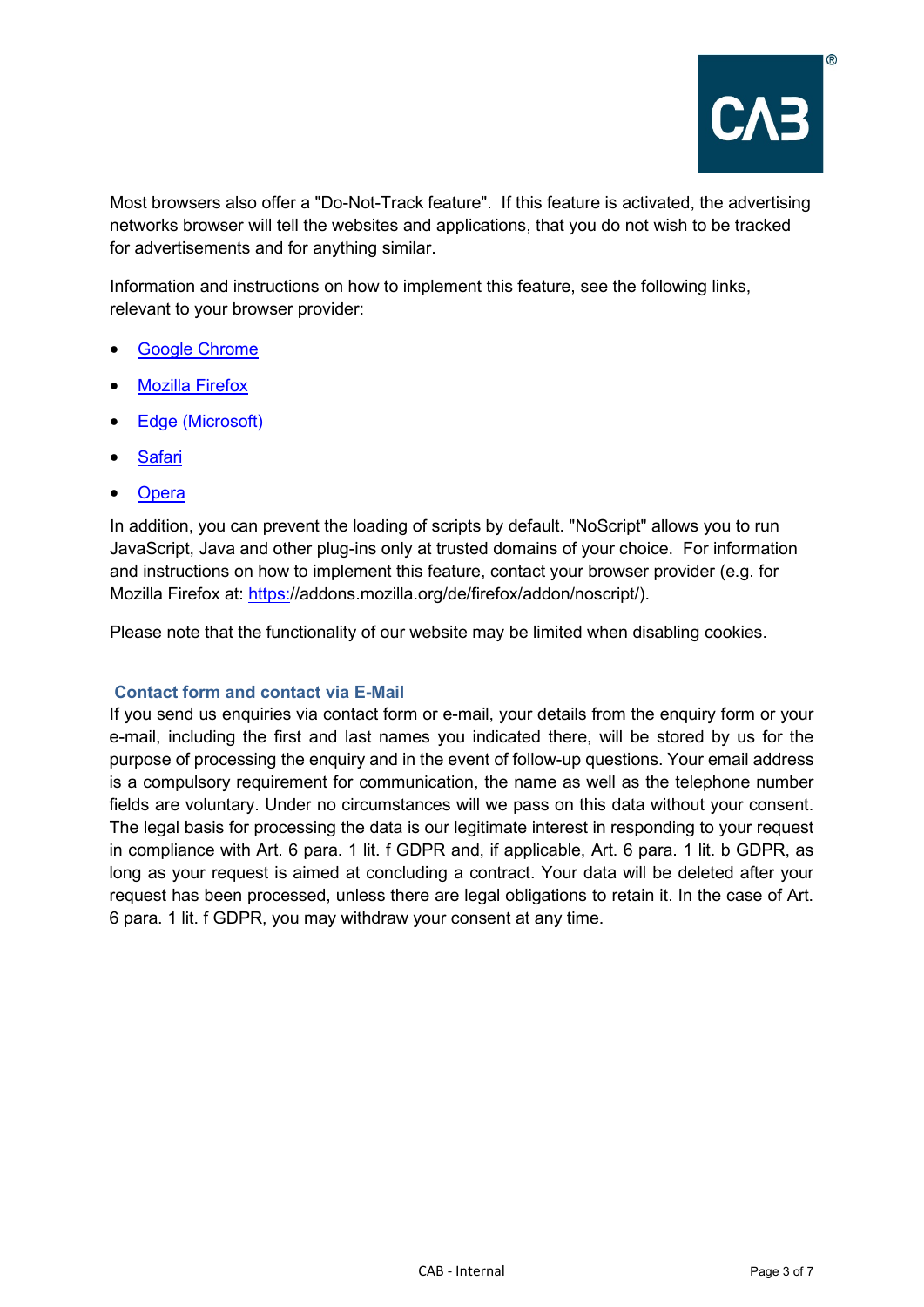## **Google Analytics**

Our website uses Google Analytics, a web analysis service of Google Inc., Ireland limited, Gordon House, Barrow Street, Dublin 4, Ireland ("Google"). Google Analytics uses cookies. These are text files which are stored on your computer and which allow an analysis of your use of the website. The information on how you use our website, gathered by the cookies is transmitted to a Google Inc. server in the USA and saved there. We use Google Analytics only with activated IP anonymization. This means that the IP address of the user is shortened by Google within member states of the European Union or in other contracting states of the Agreement on the European Economic Area, whereby a personal reference can be excluded. Google is certified for the US-European

"Privacy Shield "data protection, which ensures compliance with the level of data protection applicable in the EU.

Processing takes place in compliance with Art. 6 para. 1 lit. f GDPR or § 15 para. 3 TMG based on our legitimate interest in the statistical analysis of user behaviour for optimisation and marketing purposes.

Google will use this information for the purpose of

evaluating your use of the website, compiling reports on website activity and for providing other services relating to website activity and internet usage. The IP-address transferred by your browser in connection with Google Analytics will not be linked to Googles data. The terms of use of Google Analytics and information on data protection can be accessed via the following links: <http://www.google.com/analytics/terms/de.html> or [https://www.google.de/intl/de/policies/.](https://www.google.de/intl/de/policies/)

You can set your browser to prevent the saving of cookies, however, we would like to point out that in this case you may not be able to use all the functions of this website to their full extent. You can also prevent the collection of information related to your usage of this website, created by the cookie (including your IP-address) as well as the processing of such data by Google using the URL you can find here [https://tools.google.com/dlpage/gaoptout?hl=en,](https://tools.google.com/dlpage/gaoptout?hl=en) by downloading and installing the browser plug-in. By clicking on the link and setting opt-out cookie the future collection of your data will be prevented when visiting this website: [https://support.google.com/analytics/answer/181881?hl=en.](https://support.google.com/analytics/answer/181881?hl=en)

Further Information on the Terms of Use and Data Protection you can find at [https://www.google.com/analytics/terms/gb.html.](https://www.google.com/analytics/terms/gb.html)

#### **YouTube**

Our website uses plugins from the YouTube page operated by Google. The website operator is Google Ireland Limited, Gordon House, Barrow Street, Dublin 4, Ireland. When you visit one of our pages equipped with a YouTube plug-in, a connection to the YouTube server is established. This will tell the YouTube server which of our pages you have visited. If you are logged in to your YouTube account, you allow YouTube to associate your surfing behaviour directly with your personal profile. You can prevent this by logging out of your YouTube account.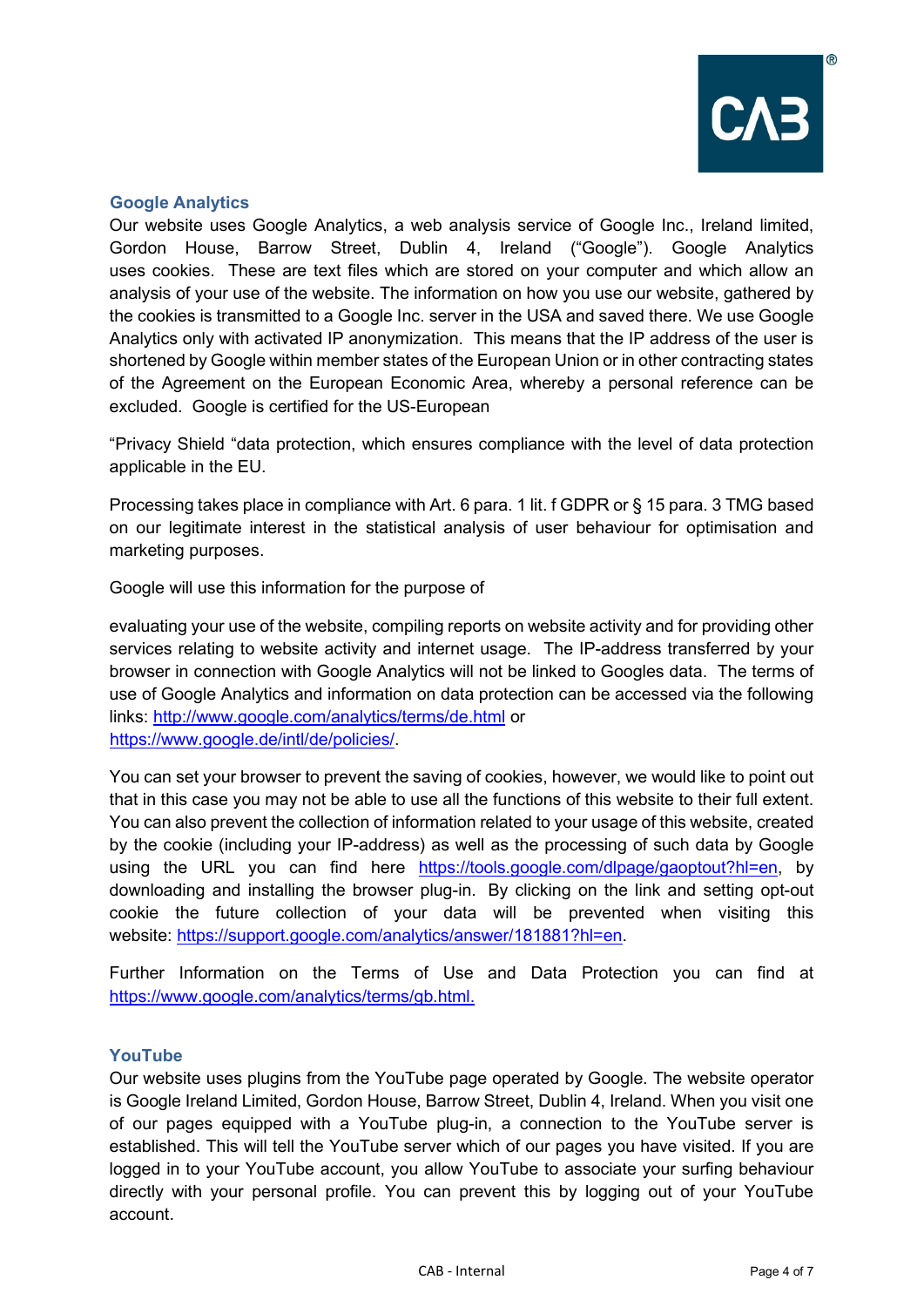

You can find more information about the handling of user data in the YouTube's privacy policy at:<https://www.google.de/intl/de/policies/privacy>

# **Vimeo**

The contents of third parties are integrated on this website. These contents are provided by Vimeo LLC ("Vendor"). The integration of the videos serves to safeguard our predominantly legitimate interests in an optimal marketing of our offer in compliance with Art. 6 para. 1 sentence 1 lit. f GDPR, considering the benefits. Vimeo is operated by Vimeo LLC, 555 West 18th Street, New York 10011, USA ("Vimeo"). The Google Analytics tracking tool is automatically integrated into videos from Vimeo that are integrated on our website. We do not have any influence on the settings of the tracking and the analysis results collected on this basis, nor can we view them. In addition, web beacons are set via the embedding of Vimeo videos by website visitors. In order to prevent the setting of Google Analytics Tracking Cookies, you can prevent the storage of cookies by setting your browser software accordingly; however, we would like to point out that in this case you may not be able to use all the functions of this website to their full extent. You can also prevent Google from collecting the data generated by the cookie and related to your use of the website (including your IP address) and Google from processing this data by downloading and installing the browser plug-in available under the following link: <http://tools.google.com/dlpage/gaoptout?hl=de>

Purpose and scope of the data collection and the further processing and use of the data by the providers as well as your related rights and setting options to protect your privacy, please refer to Vimeo's privacy policy:<https://vimeo.com/privacy>

## **Transfer of personal data and recipients**

Transferring your personal data to third parties does not take place, except - if we have explicitly indicated this in the description of the respective data processing.

- if you have given your consent in compliance with Art. 6 para. 1 sentence 1 lit. a GDPR,
- the disclosure is necessary for the assertion, exercise or defence of legal claims and there is no reason to believe that you have a predominantly legitimate interest in the non-disclosure of your data, in compliance with Art. 6 para. 1 sentence 1 lit. f GDPR,
- in the case that there is a legal obligation to pass on data in compliance with Art. 6 para. 1 sentence 1 lit. c GDPR, and
- as far as this is necessary for the handling of contractual relationships with you in compliance with Art. 6 para. 1 sentence 1 lit. b GDPR.

In addition, we use external service providers for the processing of our services, whom we have carefully selected and commissioned in writing. They are bound by our instructions and are regularly monitored by us. We have concluded contract processing agreements with them if necessary, in compliance with Art. 28 GDPR. These are service providers for web hosting, sending e-mails, maintenance and servicing our IT systems, etc. The service providers will not pass this data on to third parties.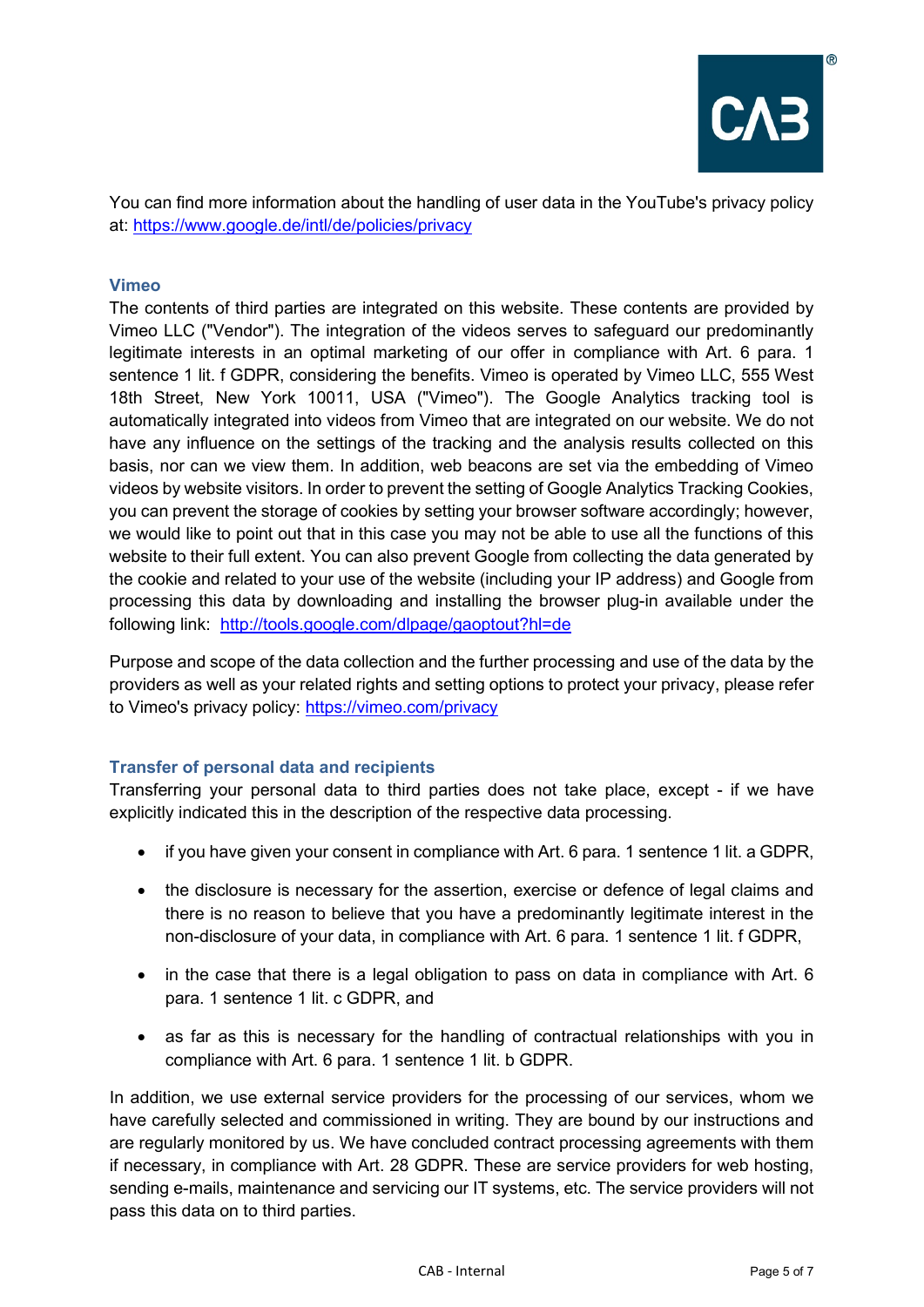## **Duration of storage of personal data**

The duration of personal data storage is determined by the relevant legislative retention periods (e.g. from commercial law and tax law). After the respective period expires, the corresponding data is deleted. If data is necessary for contract fulfilment or contract initiation or there is a justified interest on our part in further storage, the data will be deleted if it is no longer required for these purposes or you make use of your right of revocation or objection.

## **Your Rights**

In the following you will find information about the rights of data subjects which the applicable data protection law grants you vis-à-vis the person responsible with regards to the processing of your personal data:

The right, in compliance with Art. 15 GDPR, to request information about your personal data processed by us. In particular, you may request information on the processing purposes, the category of personal data, the categories of recipients to whom your data have been or will be disclosed, the planned storage period, the existence of a right of correction, deletion, restriction of processing or objection, the existence of a right of complaint, the origin of your data,( if these have not been collected by us), as well as the existence of an automated decision-maker including profiling and, where applicable, meaningful information about its details.

The right, in compliance with to Art. 16 GDPR, to immediately request the correction of incorrect or incomplete personal data stored by us. The right, in compliance with Art. 17 GDPR, to demand the deletion of your personal data stored by us, unless processing is necessary to exercise the right of freedom of expression and information, to fulfilment a legal obligation, for reasons of public interest or to assert, exercise or defend legal claims.

The right, in compliance with Art. 18 GDPR to demand the restriction of the processing of your personal data if the accuracy of the data is disputed by you, the processing is unlawful, but you refuse to delete it and we no longer need the data but you need it to assert, exercise or defend legal claims or you have filed an objection to the processing in compliance with Art. 21 GDPR.

The right in compliance with Art. 20 GDPR to receive your personal data that you have provided to us in a structured, common and machine-readable format or to request transmission to another responsible person.

The right in compliance with Art. 77 GDPR to complain to a supervisory authority. Generally, you can contact the supervisory authority of the federal state in which our registered office is located as indicated above or of your usual place of residence or workplace. The right to revoke consent granted in compliance with Art. 7 para. 3 GDPR: You have the right to withdraw your consent to the processing of data at any time with effect for the future. In case of revocation, we will immediately delete the data concerned unless further processing cannot be based on a legal basis for processing without consent. The revocation of the consent does not affect the lawfulness of the processing carried out based on the consent until the revocation;